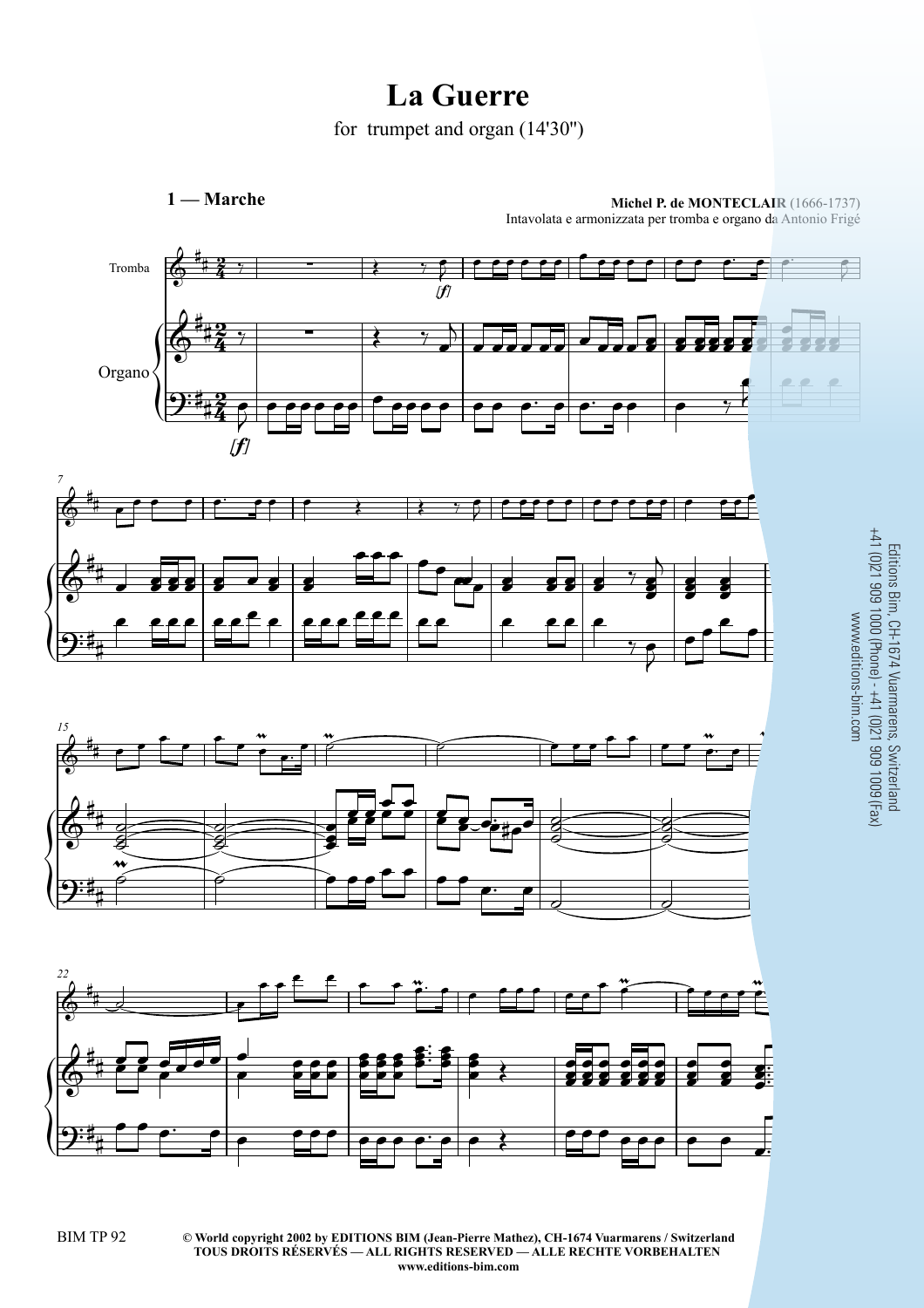## 2 - Arrivée au camp













Editions Bim, CH-1674 Vuarmarens, Switzerland<br>+41 (0)21 909 1000 (Phone) - +41 (0)21 909 1009 (Fax) www.editions-bim.com